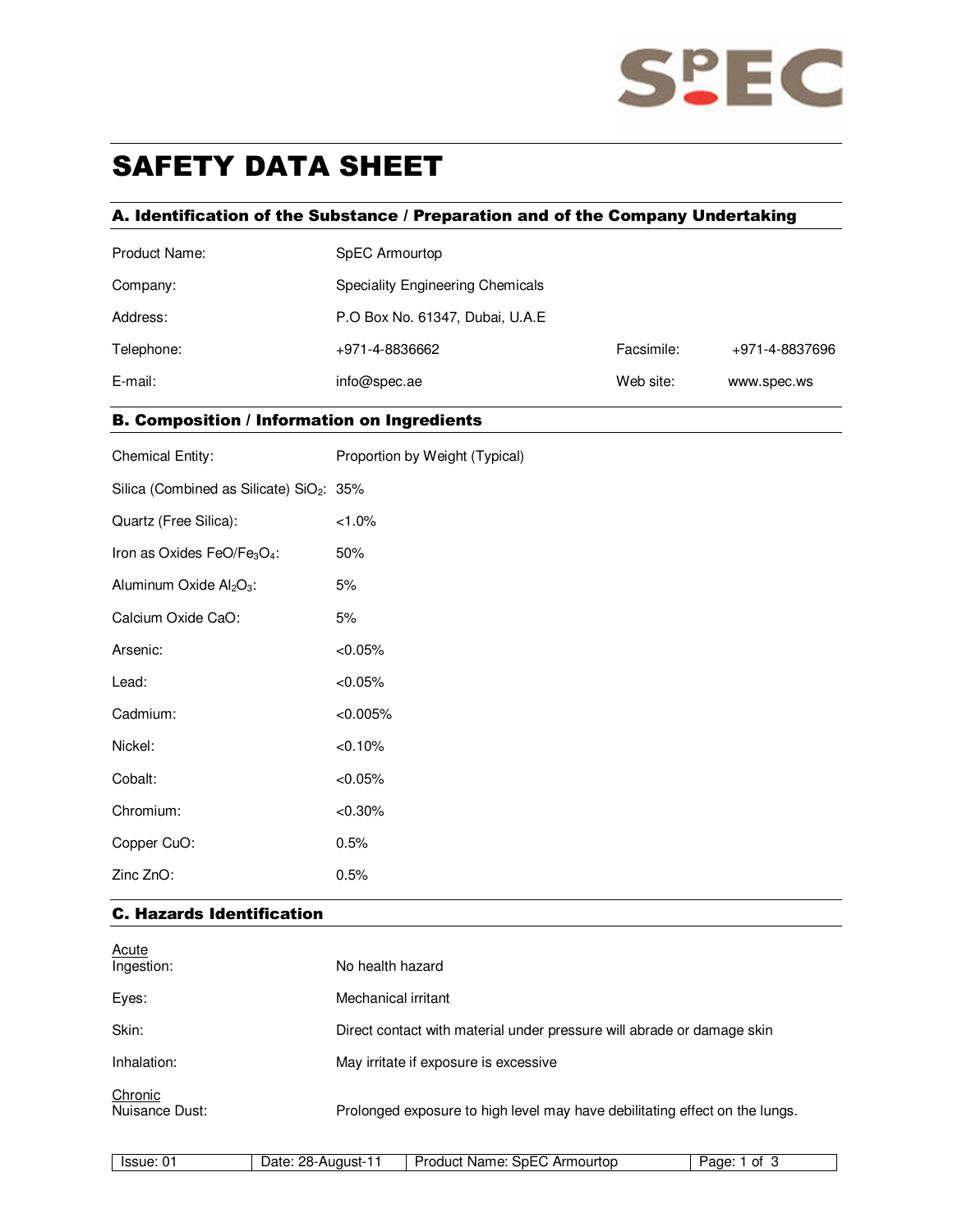#### D. First Aid Measures

| Eyes:                        | Remove foreign body; flush with water                           |
|------------------------------|-----------------------------------------------------------------|
| Skin:                        | Clean and dress open wounds                                     |
| Inhalation:                  | Move to fresh air                                               |
| Ingestion:                   | Not applicable                                                  |
| <b>First Aid Facilities:</b> | General first aid equipment for treatment of cuts and abrasion. |
| Advice to Doctor:            | Not applicable                                                  |

## E. Fire Fighting Measures

No data available

#### F. Accidental Release Measures

As with any dust there is the potential for a dust explosion and thus ventilation should be such that goods

## G. Handling and Storage

No special storage

## H. Exposure Controls / Personal Protection

Quartz (respirable) 0.1 mg/m $3$  (8 hour TWA) Inspirable Dust 10 mg/m<sup>3</sup> (8 hour TWA)

| <b>Engineering Controls:</b> | Ensure ventilation is adequate to maintain dust exposure below the exposure<br>standard for personnel adjacent to the grit blasting area.              |
|------------------------------|--------------------------------------------------------------------------------------------------------------------------------------------------------|
|                              | If ventilation is not adequate use wet blasting technique or enclose blasting area.                                                                    |
| Personal Protection:         | Operator must wear an airline respirator of a type complying with OSHA, a hood<br>or helmet, a jacket or protection suit and hand and foot protection. |
| Flammability:                | Not flammable under conditions of use.                                                                                                                 |

## I. Physical and Chemical Properties

| Appearance:                                       | <b>Black Granular Solid</b> |                              |              |
|---------------------------------------------------|-----------------------------|------------------------------|--------------|
| Flash Point (°C):                                 | Not relevant                |                              |              |
| Boiling Point / Melting Point (°C):               | Not relevant                |                              |              |
| Flammability Limits (%):                          | Not relevant                |                              |              |
| Vapour Pressure<br>(Pascals or mm of Hg at 25°C): | Not relevant                |                              |              |
| Solubility in Water (g/L):                        | Non-soluble                 |                              |              |
| <b>Other Properties</b><br>Hardness:              | 6-7 Mohs                    |                              |              |
| Chlorides:                                        | $<$ 25ppm                   |                              |              |
|                                                   |                             |                              |              |
| Issue: 01                                         | Date: 28-August-11          | Product Name: SpEC Armourtop | Page: 2 of 3 |